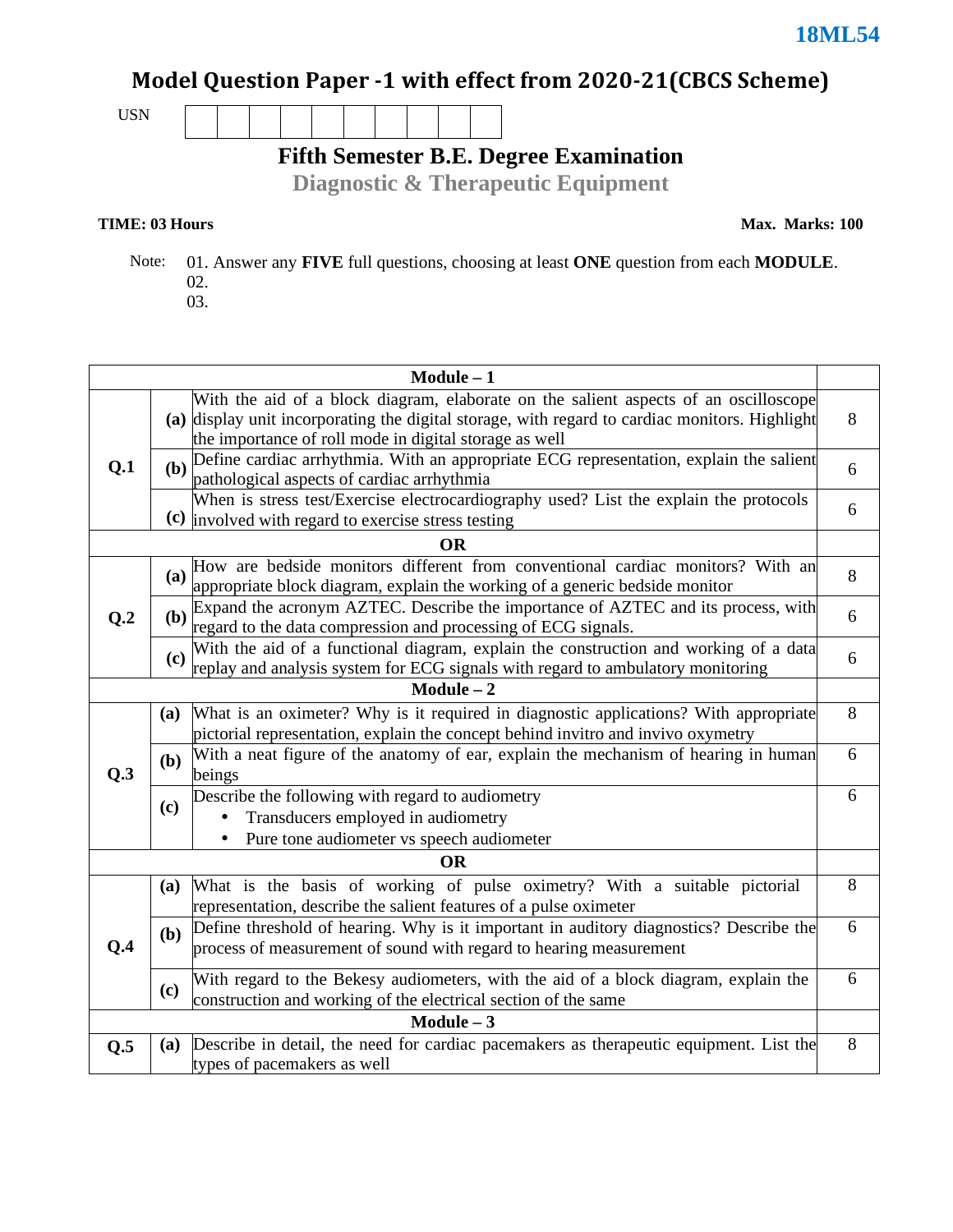# **18ML54**

|      | With a suitable pictorial representation, explain the construction and working of an<br>( <b>b</b> )<br>automatic external defibrillator |                                                                                                                                                           |    |  |  |  |
|------|------------------------------------------------------------------------------------------------------------------------------------------|-----------------------------------------------------------------------------------------------------------------------------------------------------------|----|--|--|--|
|      | (c)                                                                                                                                      | List and explain any five salient aspects with regard to the clinical significance of EEG                                                                 | 6  |  |  |  |
|      |                                                                                                                                          | <b>OR</b>                                                                                                                                                 |    |  |  |  |
|      | (a)                                                                                                                                      | How are implantable pacemakers different from external pacemakers? List and explain<br>briefly, the types of implantable pacemakers                       | 8  |  |  |  |
| Q.6  | ( <b>b</b> )                                                                                                                             | Highlight the following aspects with regard to DC defibrillator<br>Defibrillator electrodes<br>DC defibrillator with synchronizer                         |    |  |  |  |
|      | (c)                                                                                                                                      | With the aid of a suitable pictorial representation, describe the construction and<br>working of an EMG acquisition system                                | 6  |  |  |  |
|      |                                                                                                                                          | $Module - 4$                                                                                                                                              |    |  |  |  |
|      | (a)                                                                                                                                      | Describe in detail, the mechanics of respiration from a diagnostic perspective                                                                            | 10 |  |  |  |
| Q.7  | (b)                                                                                                                                      | With the aid of an appropriate block diagram, explain the construction and working of a<br>microprocessor controlled ventilator                           | 10 |  |  |  |
|      |                                                                                                                                          | <b>OR</b>                                                                                                                                                 |    |  |  |  |
|      | <b>(a)</b>                                                                                                                               | What is a ventilator? How is it useful from a therapeutic perspective? With the aid of a<br>figure, explain the working of a positive pressure ventilator | 10 |  |  |  |
| Q.8  | (b)                                                                                                                                      | Describe in detail, the need and salient aspects of the following components in<br>ventilators<br>Humidifiers<br>Nebulizers<br>Aspirators<br>٠            | 10 |  |  |  |
|      |                                                                                                                                          | $Module - 5$                                                                                                                                              |    |  |  |  |
|      | <b>(a)</b>                                                                                                                               | How is physiotherapy different from conventional therapeutic approaches? Describe the<br>importance of high frequency heat therapy                        | 8  |  |  |  |
| Q.9  | (b)                                                                                                                                      | With an appropriate block diagram, describe the functional aspects of ultrasonic<br>diathermy therapy unit                                                | 6  |  |  |  |
|      | (c)                                                                                                                                      | Explain in detail, the therapeutic approach used in case of transcutaneous electrical<br>nerve stimulation approach                                       | 6  |  |  |  |
|      |                                                                                                                                          | <b>OR</b>                                                                                                                                                 |    |  |  |  |
|      | (a)                                                                                                                                      | With a circuit-based representation, explain the construction and working of a short-<br>wave diathermy unit.                                             | 8  |  |  |  |
| Q.10 | (b)                                                                                                                                      | What is electrotherapy? Explain the process of the same, with regard to physiotherapy<br>and electrotherapy equipment                                     | 6  |  |  |  |
|      | (c)                                                                                                                                      | Explain briefly, the following equipment with regard to therapeutic applications<br><b>Bladder stimulator</b><br>Cerebellar stimulator                    | 6  |  |  |  |
|      |                                                                                                                                          |                                                                                                                                                           |    |  |  |  |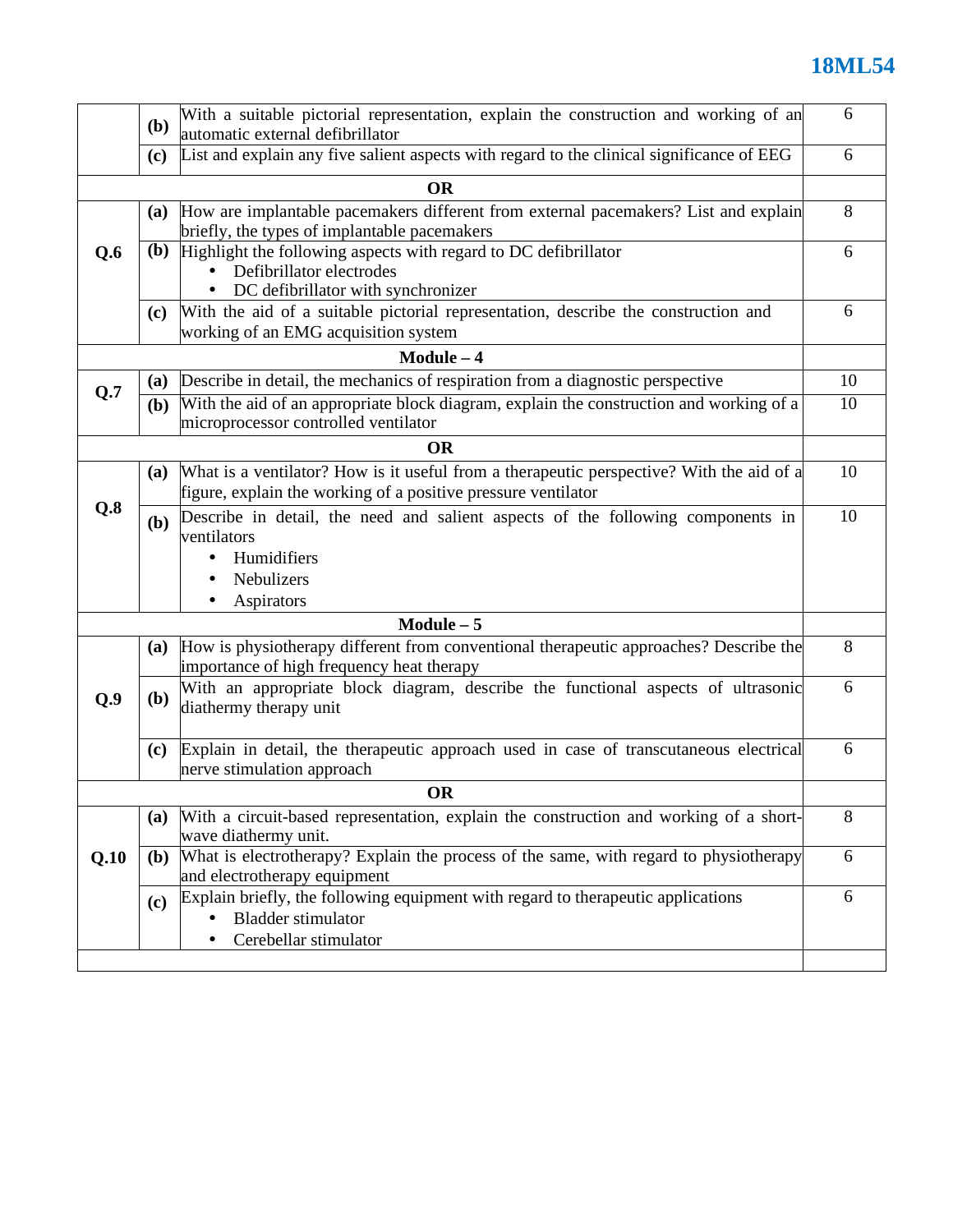| Table showing the Bloom's Taxonomy Level, Course Outcome and Programme<br>Outcome |                          |                                           |                                              |                               |                          |
|-----------------------------------------------------------------------------------|--------------------------|-------------------------------------------|----------------------------------------------|-------------------------------|--------------------------|
| Question                                                                          |                          | <b>Bloom's Taxonomy Level</b><br>attached |                                              | Course<br>Outcome             | <b>Programme Outcome</b> |
| Q.1                                                                               | (a)                      | L <sub>3</sub>                            |                                              | 1                             |                          |
|                                                                                   | (b)                      | L2                                        |                                              | 1                             |                          |
|                                                                                   | (c)                      | L2                                        |                                              | 1                             |                          |
| Q.2                                                                               | (a)                      | L <sub>3</sub>                            |                                              | $\mathbf{1}$                  |                          |
|                                                                                   | (b)                      | L2                                        |                                              | $\mathbf{1}$                  |                          |
|                                                                                   | (c)                      | L2                                        |                                              | $\mathbf{1}$                  |                          |
| Q.3                                                                               | $\left( \text{a}\right)$ | L2                                        |                                              | $\sqrt{2}$                    |                          |
|                                                                                   | (b)                      | L <sub>3</sub>                            |                                              | $\overline{2}$                |                          |
|                                                                                   | (c)                      | L <sub>4</sub>                            |                                              | $\sqrt{2}$                    |                          |
| Q.4                                                                               | (a)                      | L2                                        |                                              | $\mathbf{2}$                  |                          |
|                                                                                   | (b)                      | L <sub>3</sub>                            |                                              | $\boldsymbol{2}$              |                          |
|                                                                                   | (c)                      | L4                                        |                                              | 2                             |                          |
| Q.5                                                                               | (a)                      | L2                                        |                                              | 3                             |                          |
|                                                                                   | (b)                      | L2                                        |                                              | $\mathfrak{Z}$                |                          |
|                                                                                   | (c)                      | L <sub>3</sub>                            |                                              | $\mathfrak{Z}$                |                          |
| Q.6                                                                               | (a)                      | L2                                        |                                              | $\mathfrak{Z}$                |                          |
|                                                                                   | (b)                      | L2                                        |                                              | 3                             |                          |
|                                                                                   | (c)                      | L <sub>3</sub>                            |                                              | 3                             |                          |
| Q.7                                                                               | (a)                      | L1                                        |                                              | 4                             |                          |
|                                                                                   | (b)                      | L <sub>3</sub>                            |                                              | 4                             |                          |
|                                                                                   | (c)                      |                                           |                                              |                               |                          |
| Q.8                                                                               | (a)                      | L2                                        |                                              | 4                             |                          |
|                                                                                   | (b)                      | L <sub>3</sub>                            |                                              | $\overline{4}$                |                          |
|                                                                                   | (c)                      |                                           |                                              |                               |                          |
| Q.9                                                                               | (a)                      | L <sub>3</sub>                            |                                              | $\sqrt{5}$                    |                          |
|                                                                                   | (b)                      | L2                                        |                                              | 5                             |                          |
|                                                                                   | (c)                      | L4                                        |                                              | 5                             |                          |
| Q.10                                                                              | (a)                      | L <sub>3</sub>                            |                                              | $\sqrt{5}$                    |                          |
|                                                                                   | (b)                      | L2                                        |                                              | 5                             |                          |
|                                                                                   | (c)                      | L4                                        |                                              | 5                             |                          |
|                                                                                   |                          |                                           |                                              |                               |                          |
|                                                                                   |                          |                                           |                                              | Lower order thinking skills   |                          |
| Bloom's                                                                           |                          | Remembering(                              | Understanding                                | Comprehension): $L_2$         | Applying (Application):  |
| <b>Taxonomy</b><br><b>Levels</b>                                                  |                          | knowledge): $L_1$                         | $L_3$<br><b>Higher order thinking skills</b> |                               |                          |
|                                                                                   |                          | Analyzing (Analysis): L <sub>4</sub>      | Creating (Synthesis): $L_6$                  |                               |                          |
|                                                                                   |                          |                                           |                                              | Valuating (Evaluation): $L_5$ |                          |



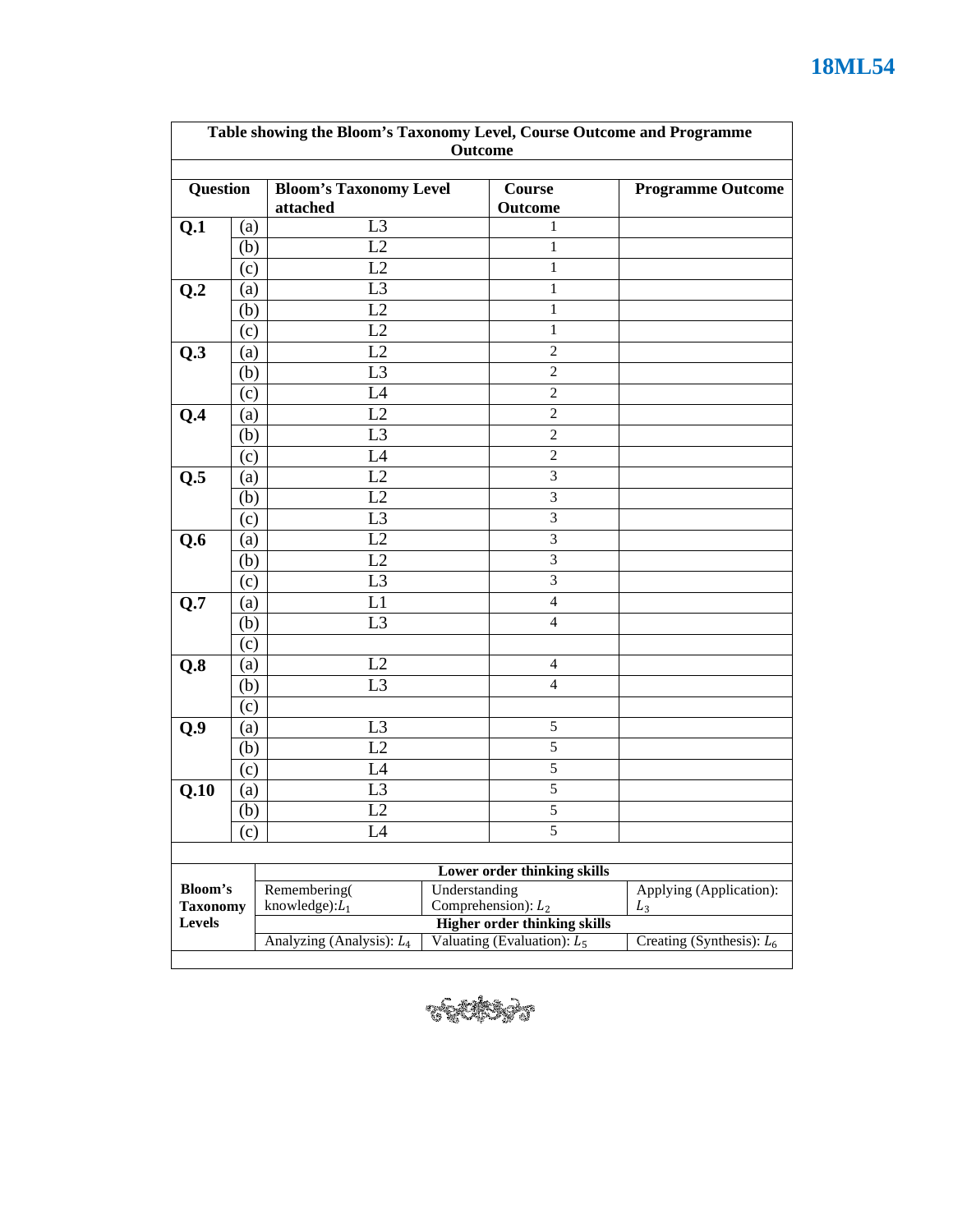## Model Question Paper -2 with effect from 2020-21(CBCS Scheme)

USN

**Fifth Semester B.E. Degree Examination** 

**Diagnostic & Therapeutic Equipment**

### **TIME: 03 Hours**

**Max. Marks: 100**

 Note: 01. Answer any **FIVE** full questions, choosing at least **ONE** question from each **MODULE**. 02. 03.

| $Module - 1$    |            |                                                                                                                                                                                         |   |  |
|-----------------|------------|-----------------------------------------------------------------------------------------------------------------------------------------------------------------------------------------|---|--|
| Q.1             | <b>(a)</b> | With the aid of a block diagram, illustrate the functional aspects of a single channel                                                                                                  | 8 |  |
|                 |            | cardioscope with digital memory.                                                                                                                                                        |   |  |
|                 |            | (b) Why is QRS detection important in diagnostic approach? How could one generate the QRS detection signal in ST/AR system? Explain with the aid of a block diagram as well             | 6 |  |
|                 |            | With the aid of a block diagram, describe the salient features of the recording unit of<br>(c) ambulatory monitoring                                                                    | 6 |  |
|                 |            | <b>OR</b>                                                                                                                                                                               |   |  |
|                 |            | How is a central monitor different from a bedside monitor? Explain the important<br>(a) $\frac{110 \text{ m/s}}{\text{features of a central monitor}}$                                  | 8 |  |
| Q <sub>.2</sub> | (b)        | With the aid of a block diagram, highlight the construction and working of a basic<br>arrhythmia monitoring system                                                                      | 6 |  |
|                 | (c)        | What is ventricular fibrillation? Why is it important to detect ventricular fibrillation?<br>Explain the process for the same                                                           | 6 |  |
|                 |            | Module $-\overline{2}$                                                                                                                                                                  |   |  |
|                 | (a)        | With an appropriate block diagram, explain the construction and working of an ear<br>oximeter                                                                                           | 8 |  |
| Q.3             | (b)        | Define the terms "Air conduction" and "Bone conduction". Explain the relevance of<br>these terminologies and their concepts with regard to human hearing process                        | 6 |  |
|                 | (c)        | With regard to the Bekesy audiometers, with the aid of a block diagram, explain the<br>construction and working of mechanical section of the same                                       | 6 |  |
|                 |            | <b>OR</b>                                                                                                                                                                               |   |  |
|                 | (a)        | Describe the construction and working of skin reflectance oximeter as well as<br>intravascular oximeter                                                                                 | 8 |  |
| Q.4             | (b)        | Describe the salient aspects of a basic audiometer with regard to the following<br>General requirements of audiometer<br>Masking in audiometry                                          | 6 |  |
|                 | (c)        | How is evoked response audiometer different from a conventional pure tone<br>audiometer? With a suitable block diagram, explain the functional aspects of evoked<br>response audiometry | 6 |  |
| Module $-3$     |            |                                                                                                                                                                                         |   |  |
| Q.5             |            | (a) Explain the functional aspects of external pacemakers. List their shortfalls as well                                                                                                | 8 |  |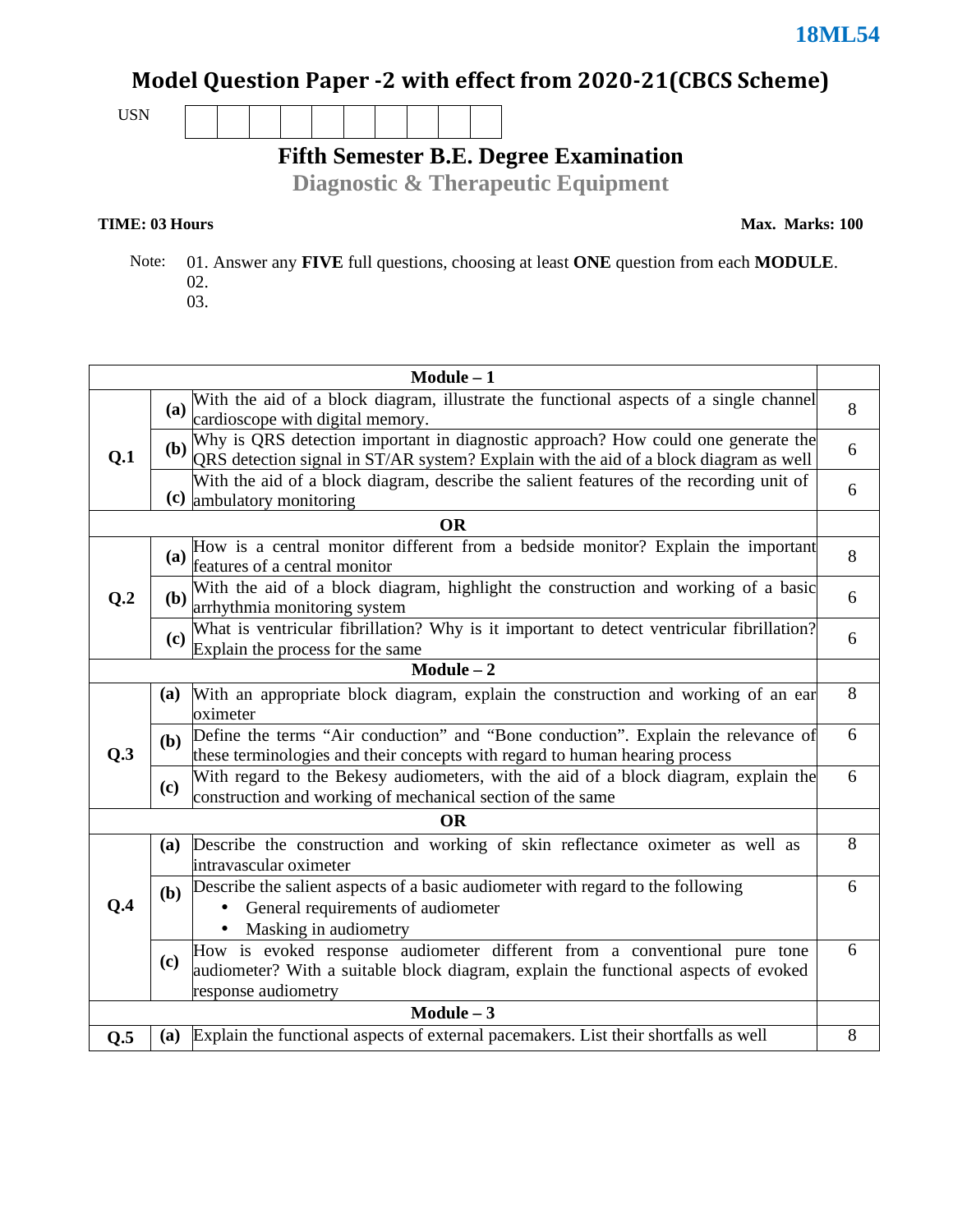# **18ML54**

|           | Why is a defibrillator required in case of ventricular fibrillation? With a schematic<br>( <b>b</b> )<br>diagram, explain the salient aspects of a DC defibrillator. |                                                                                                                                                                                                |    |  |  |  |
|-----------|----------------------------------------------------------------------------------------------------------------------------------------------------------------------|------------------------------------------------------------------------------------------------------------------------------------------------------------------------------------------------|----|--|--|--|
|           | With the aid of a block diagram, explain the construction and working of a generic EEG<br>(c)<br>acquisition system                                                  |                                                                                                                                                                                                |    |  |  |  |
|           |                                                                                                                                                                      | <b>OR</b>                                                                                                                                                                                      |    |  |  |  |
|           | (a)                                                                                                                                                                  | With an appropriate block diagram, explain the construction and working of a<br>ventricular synchronous demand pacemaker                                                                       | 8  |  |  |  |
| Q.6       |                                                                                                                                                                      | (b) How are implantable defibrillators different from external defibrillators? Explain the<br>construction and working of implantable defibrillator with the aid of its system<br>architecture |    |  |  |  |
|           |                                                                                                                                                                      | (c) How could EMG signals be used for the assessment of nerve conduction? Explain<br>the process of the calculation of nerve conduction velocity using EMG signals                             | 6  |  |  |  |
|           |                                                                                                                                                                      | $Module - 4$                                                                                                                                                                                   |    |  |  |  |
|           | (a)                                                                                                                                                                  | What is artificial ventilation? Describe the importance of mask, breathing valves and<br>self-filling bags used for artificial ventilation, with appropriate figures                           | 10 |  |  |  |
| Q.7       | ( <b>b</b> )                                                                                                                                                         | How are high frequency ventilators different from conventional ventilators? Explain in<br>detail                                                                                               | 10 |  |  |  |
|           |                                                                                                                                                                      | <b>OR</b>                                                                                                                                                                                      |    |  |  |  |
|           |                                                                                                                                                                      | (a) List the explain, with the appropriate basis, the classification of ventilators in detail                                                                                                  | 10 |  |  |  |
| Q.8       | (b)                                                                                                                                                                  | Differentiate between modern ventilators and high frequency ventilators                                                                                                                        | 10 |  |  |  |
|           |                                                                                                                                                                      | $Module - 5$                                                                                                                                                                                   |    |  |  |  |
|           | (a)                                                                                                                                                                  | List and explain the application technique of short-wave diathermy with regard to<br>therapy. Explain the salient aspects of diapulse therapy as well                                          | 8  |  |  |  |
| Q.9       | ( <b>b</b> )                                                                                                                                                         | With a suitable block diagram, explain the construction and working of a<br>diagnostic/therapeutic stimulator unit                                                                             | 6  |  |  |  |
|           | (c)                                                                                                                                                                  | Expand the acronym TENS, with respect to therapeutic applications. Explain in detail,<br>the important features of interferential current therapy                                              | 6  |  |  |  |
| <b>OR</b> |                                                                                                                                                                      |                                                                                                                                                                                                |    |  |  |  |
| Q.10      | (a)                                                                                                                                                                  | With the aid of a circuit-based representation, explain the construction and working of<br>microwave diathermy equipment                                                                       | 8  |  |  |  |
|           | (b)                                                                                                                                                                  | What is electrodiagnosis? Explain the process of the same, with regard to physiotherapy<br>and electrotherapy equipment                                                                        | 6  |  |  |  |
|           | (c)                                                                                                                                                                  | What is a spinal cord stimulator used for? Explain the therapeutic aspects involved<br>with the same                                                                                           | 6  |  |  |  |
|           |                                                                                                                                                                      |                                                                                                                                                                                                |    |  |  |  |